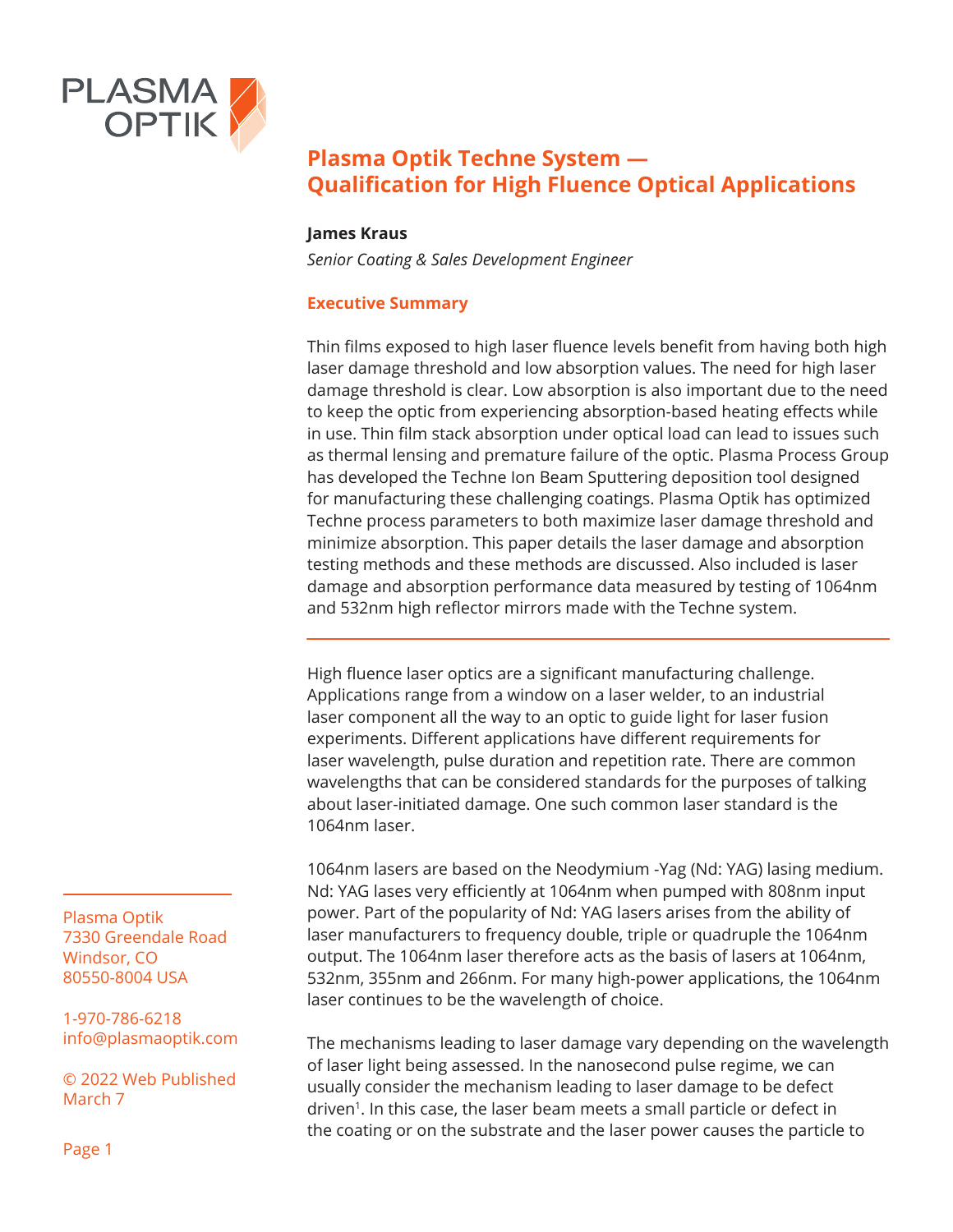

James Kraus *Senior Coating & Sales Development Engineer* explode. ISO 21254 is one standard describing a testing process used to determine laser damage threshold.



*Figure 1.* Differential Interference Contrast Images of Laser Damage on Plasma Optik Tested Optics. Left image appears to be a mid-structure failure and the right appears to have revealed a defect at substrate level. Note that these failures occurred at very high fluence levels!

ISO 21254 – "Test methods for laser induced damage threshold" 2 contains good, general information on test methods for laser damage testing. Typical laser damage testing irradiates laser optics with increasingly intense laser shots until damage is visible under darkfield microscope examination. The most common testing methodology is called 1-on-1 testing. The typical number of laser shots for 1-on-1 testing might be around ten. This is a cost-effective way to estimate the laser damage of batches of parts. Due to the statistical nature of the mostly defect driven laser damage failure mechanism in this pulse width regime, however, this method of testing can give falsely high or falsely low values for laser damage resistance<sup>3</sup>.

A more thorough investigation of laser damage failure uses the S-on-1 procedure. The S-on-1 procedure uses a series of laser pulses in place of the single shot used in the 1-on-1 process. The "S" represents some number of laser shots at common fluence level, typically in the hundreds. The "Small Optics Laser Damage Testing Procedure" or LLNL-TR-740296 was released in 2005 and updated in 20174. Lawrence Livermore National Labs (LLNL) released this document to support the manufacture of the optics supporting the National Ignition Facility (NIF). Testing is based on a S-on-1 procedure to control for statistical variation due to distributed defects.

Plasma Optik 7330 Greendale Road Windsor, CO 80550-8004 USA

1-970-786-6218 info@plasmaoptik.com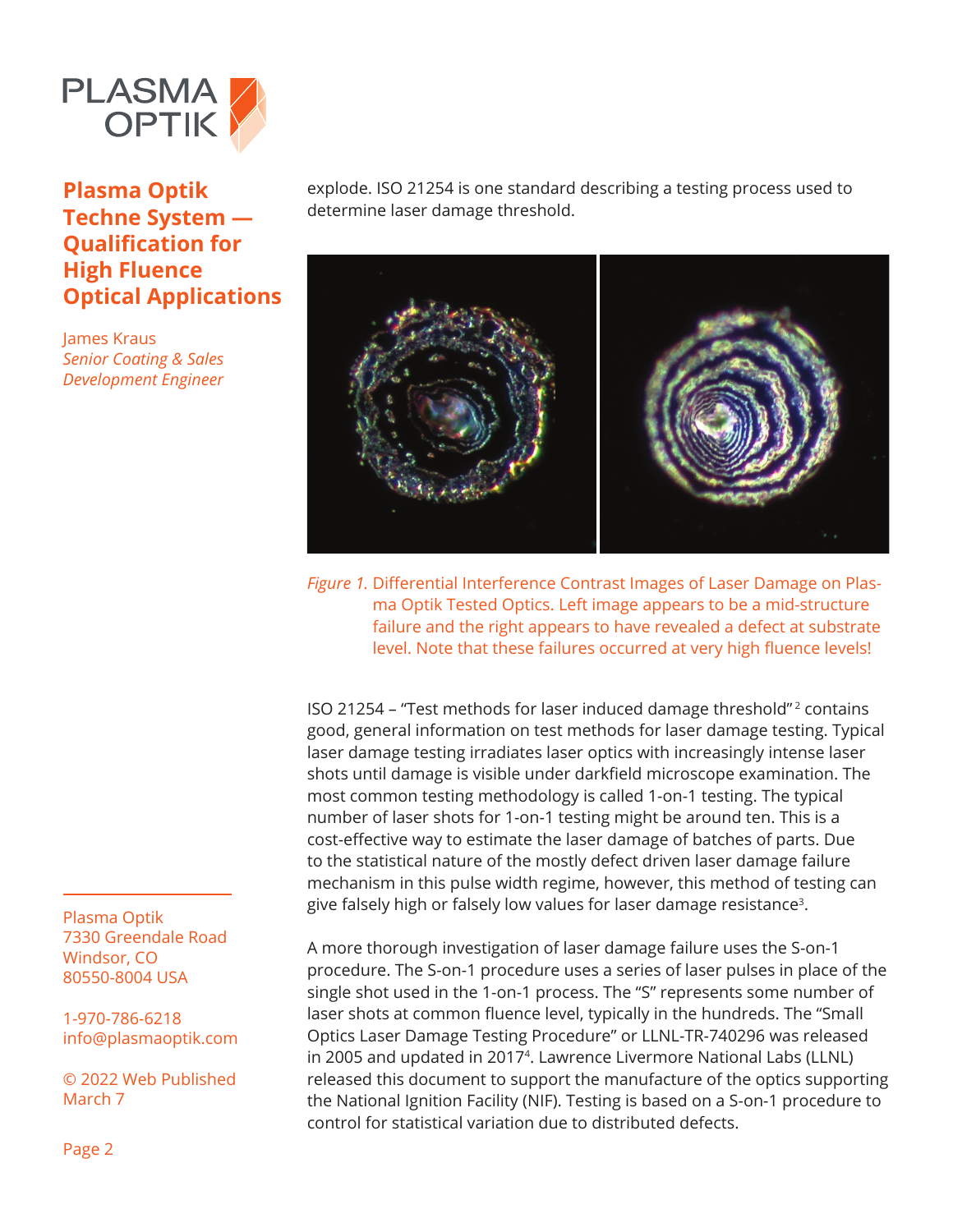

James Kraus *Senior Coating & Sales Development Engineer* The LLNL-TR-740296 process attempts to remove some of the uncertainty involved in testing by illuminating around 2400 sites while rastering around the substrate clear aperture with increasing laser fluence. At the same time as this laser illumination progresses, the substrate surface is continually inspected for evidence of damage. The increased number of laser shots reduce the chance that the laser will miss small, distributed defects in the thin film structure as compared to one-on-one testing. LLNL-TR-740296 clearly defines the beam specifications for the test laser and the specifics of the testing method. Due to the thoroughness and increased confidence level in the results with this type of laser damage testing, this method was chosen by Plasma Optik for validating the performance of coated optics exposed to high laser fluence.

A pulse width of 3ns is specified in the LLNL-TR-740296 document. Another common pulse width for laser damage testing at 1064nm is 10ns. Scaling of laser damage results from one wavelength, pulse width or beam diameter to another is possible. One way to accomplish this scaling is with the following formula<sup>5</sup>:

$$
LIDT(\lambda 2, \tau 2, \theta 2) = LIDT(\lambda 1, \tau 1, \theta 1) * \left(\frac{\lambda 2}{\lambda 1}\right) * \sqrt[2]{\frac{\tau 2}{\tau 1}} * \left(\frac{\theta 2}{\theta 1}\right) \wedge 2
$$

Where:  $\lambda = wavelength, \, \rho, \tau = pulse duration and \theta is beam diameter$ 

Plasma Optik prepared and coated multiple fused silica substrates with a MIL-SPEC 10-5 surface quality. These were laser damage tested with a 1064nm laser with 3ns pulses and a 1.01mm beam diameter by Spica Technologies. Below are the results from laser damage testing performed at 3ns with the 10ns values calculated with the formula above.

| <b>Sample</b> | <b>Tested</b><br><b>Wave-</b><br>length<br>(nm) | <b>Pulse</b><br><b>Duration</b><br><b>Desired</b><br>(ns) | <b>Pulse</b><br><b>Duration</b><br><b>Tested</b><br>(ns) | <b>Beam</b><br><b>Diameter</b><br><b>Desired</b><br>(mm) | Laser<br><b>Damage</b><br><b>Failure</b><br><b>Level</b><br>(joules/<br>$cm2$ ) |
|---------------|-------------------------------------------------|-----------------------------------------------------------|----------------------------------------------------------|----------------------------------------------------------|---------------------------------------------------------------------------------|
| 1             | 1064                                            | 10                                                        | 3                                                        | 1.01                                                     | 56.6                                                                            |
| 1             | 1064                                            | 3                                                         | 3                                                        | 1.01                                                     | 31                                                                              |
| $\mathcal{P}$ | 1064                                            | 10                                                        | 3                                                        | 1.01                                                     | 40.2                                                                            |
| $\mathcal{P}$ | 1064                                            | 3                                                         | 3                                                        | 1.01                                                     | 22                                                                              |

*Table 1.* Plasma Optik HR Laser Damage when Tested with NIF 5008633 Protocol at 1064nm and 0° AOI

Plasma Optik 7330 Greendale Road Windsor, CO 80550-8004 USA

1-970-786-6218 info@plasmaoptik.com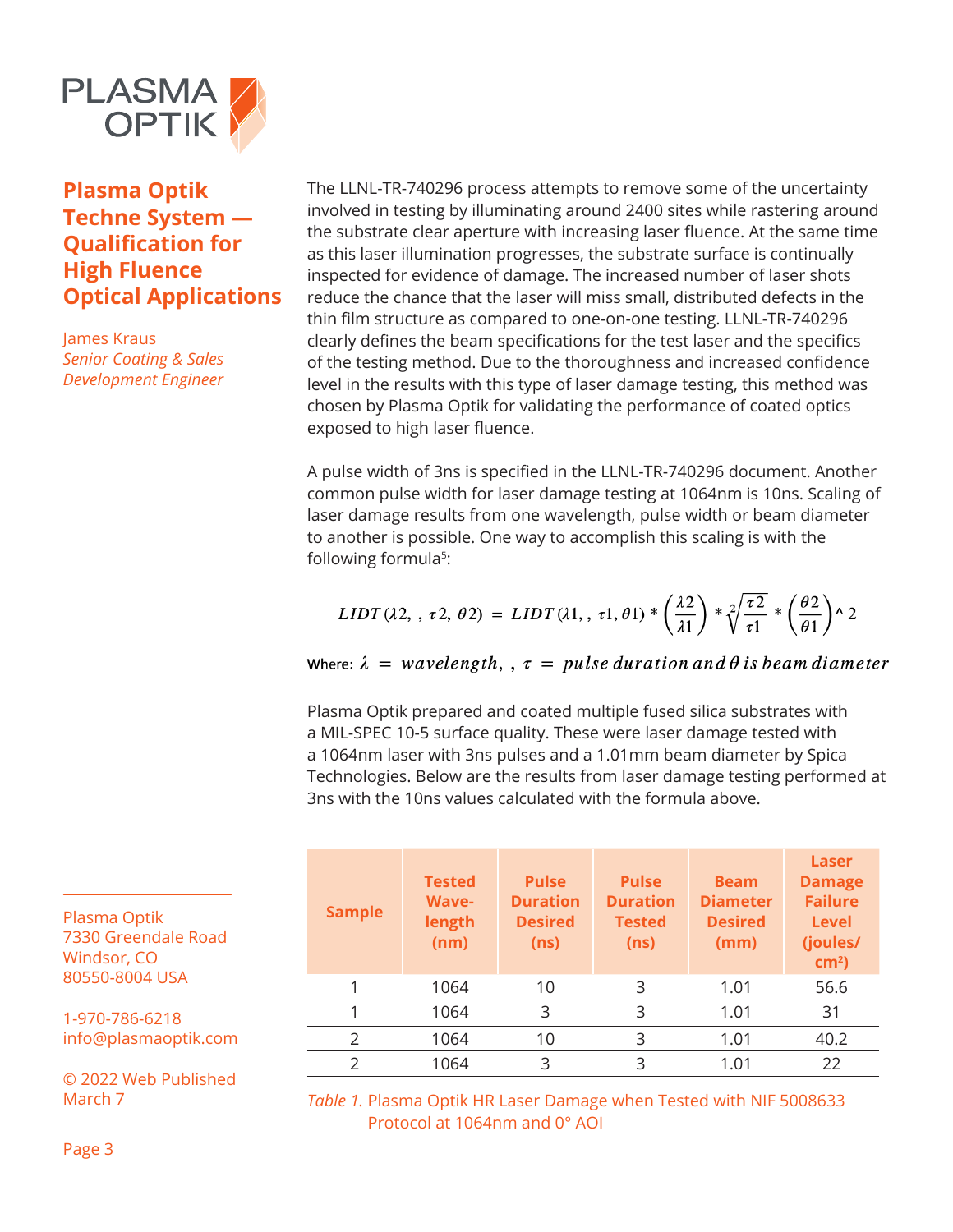

James Kraus *Senior Coating & Sales Development Engineer* Another important parameter for optics used in high laser fluence applications is that they have low absorption. Many variables affect absorption levels. One possibility is sub-stoichiometric oxides. Another possibility is large numbers of small defects dispersed throughout the thin film. Absorption typically results in a thermal transient at the location of the coating defect or absorption zone. The most common and accepted method to assess this absorption in optical coatings is with photo-thermal common path interferometry (PCI).



#### Figure 2. Photothermal Common Path Interferometer Example<sup>6</sup>

PCI utilizes a high-power continuous beam laser, labeled pump beam above, to illuminate the sample. This high energy stimulates absorption centers in a material and causes a refractive index change. Changing the pump laser allows testing different wavelengths. Typically, pump lasers at 1064nm, 532nm or 355nm are used since the pump laser requires a large fluence for maximum absorptive resolution and these wavelengths tend to be available with quite robust specifications. A 633nm laser is normally used for the probe beam laser since here beam quality is more important than power. The probe beam is crossed with the pump beam and aligned with a detector on the far side of the sample. The probe laser experiences a phase change due to the interaction with material heated by the pump laser. Sensitivity is increased with the lock-in amplifier and the probe beam intensity variation is measured at the detector.7

Plasma Optik has had several parts evaluated at 532nm and 1064nm by Stanford Photothermal Solutions. Note that in the data below, the absorption limit was reached with our sample at 532nm. Due to the reduced 532nm pump laser power as compared to the 1064nm laser, measurement floor at this wavelength is limited to 2ppm minimum.

Plasma Optik 7330 Greendale Road Windsor, CO 80550-8004 USA

1-970-786-6218 info@plasmaoptik.com

© 2022 Web Published March 7

Page 4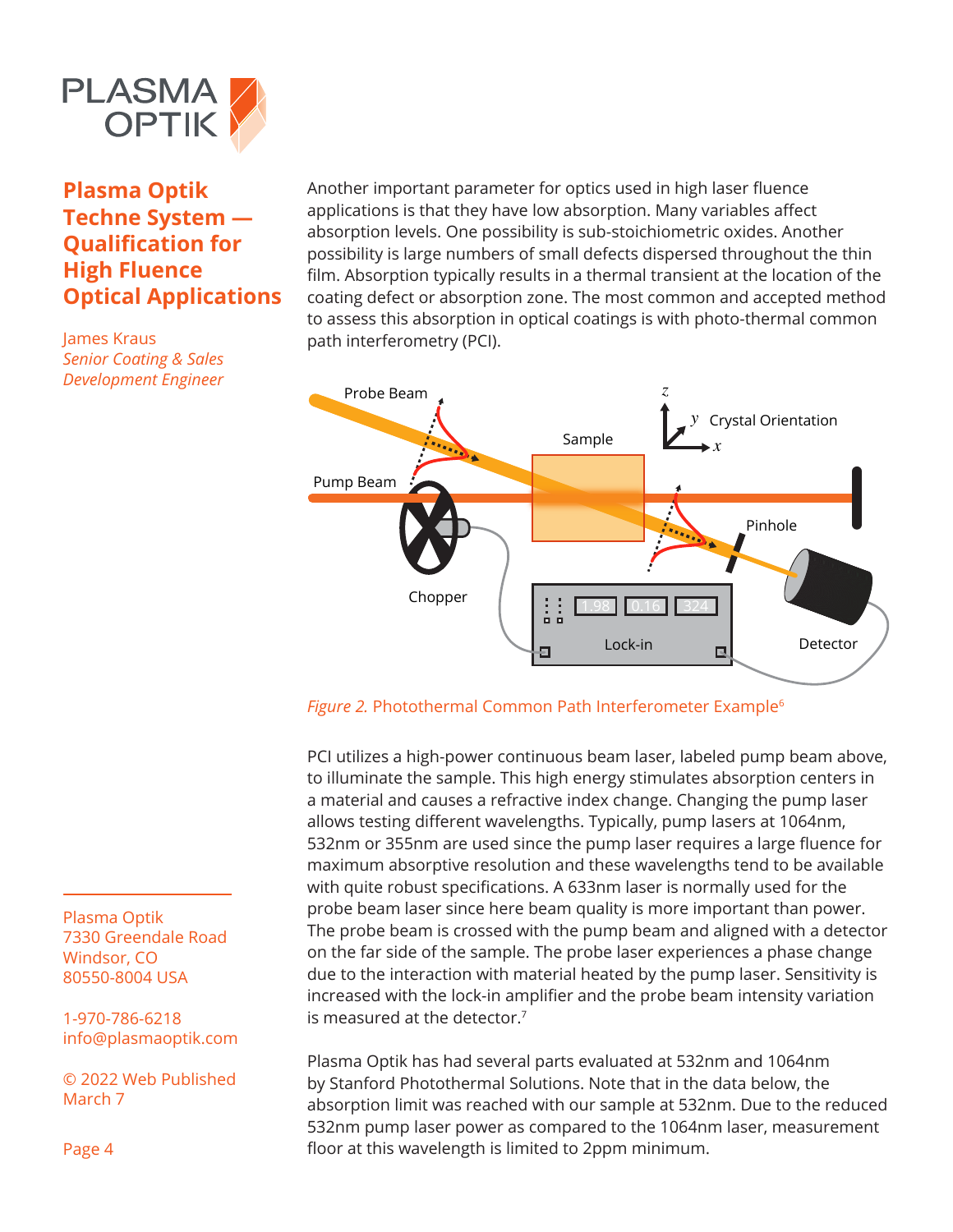

James Kraus *Senior Coating & Sales Development Engineer*

| <b>Design</b> | <b>Layers</b> | <b>Substrate</b>    | <b>1064nm</b><br><b>Absorption</b><br>(ppm) | 532nm<br><b>Absorption</b><br>(ppm) | <b>Test</b><br><b>Angle</b> |
|---------------|---------------|---------------------|---------------------------------------------|-------------------------------------|-----------------------------|
| 532nm HR      | 32            | <b>Fused Silica</b> |                                             | $\langle$ 2                         | 0°                          |
| 1064nm HR     | 32            | <b>Fused Silica</b> | 0.9                                         |                                     | $0^{\circ}$                 |
| 1064nm HR     | 32            | <b>Fused Silica</b> | 3.3                                         |                                     | $45^{\circ}$                |

### *Table 2.* Sample absorption data taken by Photo-Thermal Common Path Interferometry

Plasma Optik has manufactured and tested laser optics per Lawrence Livermore National Laboratory standard process LLNL-TR-740296. Similar parts have been evaluated with Photothermal Common Path Interferometry. Results from this combination of testing indicates that Plasma Optik manufactured optics are competitive with industry state of the art. Properly prepared optics can withstand very high laser fluence when coated on the Techne coating platform and have been shown to have very low absorption values.

Plasma Optik 7330 Greendale Road Windsor, CO 80550-8004 USA

1-970-786-6218 info@plasmaoptik.com